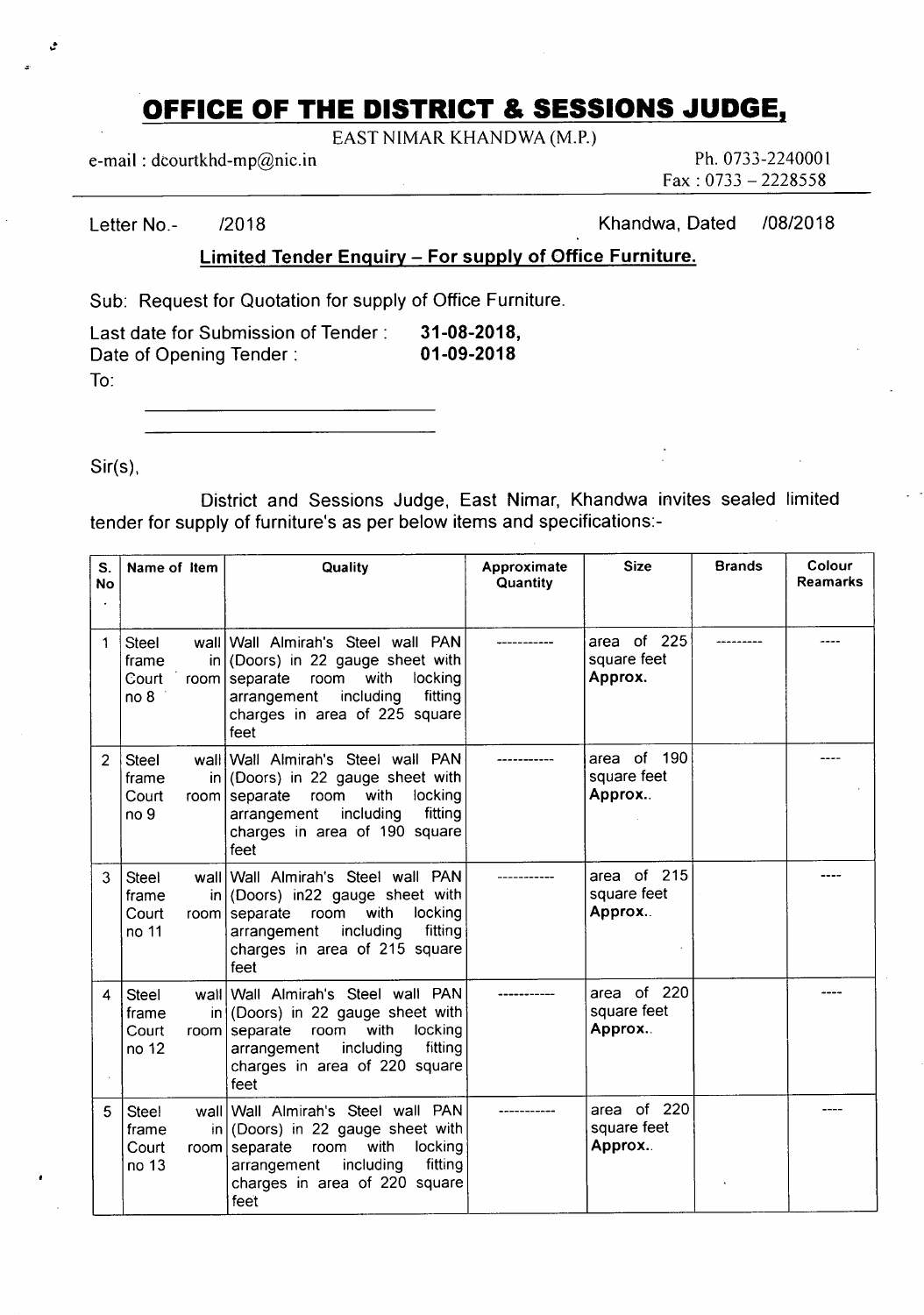| 6               | <b>Steel</b><br>frame<br>Court<br>no 14  | wall Wall Almirah's Steel wall PAN<br>in (Doors) in 22 gauge sheet with<br>locking<br>room separate room with<br>including<br>fitting<br>arrangement<br>charges in area of 210 square<br>feet |              | area of 210<br>square feet<br>Approx        |                             |  |
|-----------------|------------------------------------------|-----------------------------------------------------------------------------------------------------------------------------------------------------------------------------------------------|--------------|---------------------------------------------|-----------------------------|--|
| 7               | <b>Plastic Chair</b>                     |                                                                                                                                                                                               | 50           | Dimension<br>610 d x 600 w Model<br>x 845 h | Neelkamal<br><b>PASSION</b> |  |
| 8               | <b>Bunk Bed</b>                          |                                                                                                                                                                                               | 1            | Size of 6'x3'                               |                             |  |
| 9               | <b>Wheel Chair</b>                       | foldable                                                                                                                                                                                      | $\mathbf{2}$ |                                             |                             |  |
|                 | 10   Cushion<br><b>Bench</b>             | <b>Three Seater</b>                                                                                                                                                                           | 1            |                                             |                             |  |
| 11              | Executive<br>Table<br>with<br>side Table | Table $5x3 +$ Side Table $1.5x3$                                                                                                                                                              | 10           |                                             |                             |  |
| 12 <sup>1</sup> | <b>Center Table</b>                      |                                                                                                                                                                                               | 4            | Dimension<br>560 d x 400 w Model<br>x 490 h | Neelkamal<br>CENTBL2        |  |
| 13 <sup>°</sup> | Takhat                                   |                                                                                                                                                                                               |              | Size of 6'x3'                               |                             |  |

Kindly submit detailed limited tender as per the afore-mentioned specifications and the subject to term and conditions below in sealed envelop at Nazarat Section of Office Of district &Sessions Court Khandwa (MP) on or before **31/08/2018** by 5 p.m. Kindly mark the envelop "Limited for Furniture " and address it to The District Sessions Judge , Civil Court East Nimar Khandwa (MP).

For further details of the products, kindly contact Office of District & Sessions Judge , East Nimar Khandwa (MP) during office hours.

## **Terms & Conditions**

- Limited Tender received from Fax/E-MailfTelex & incomplete limited tenders will be  $1$ rejected.
- $2 -$ District & Sessions Judge East Nimar Khandwa (MP) has absolute right to accept Or reject any or all limited tender in part or full without assigning any reason whatsoever or any notice. Entire limited tender process may be canceled at any time without assigning any reason or notice.
- $3-$ Any conditions/terms given in the limited tender shall not be 'binding on the Office Of district &Sessions Court Khandwa (MP)
- $4-$ Full payment will be made only after satisfactory completion of the delivery of products.
- After issue of work order, any increase in quantity of any items will be paid at  $5$ approved rates only. The rate shall remain valid for six months from the date of work order.
- The main criteria for award of contract is the quantity and comparative low  $6$ pricing of the product. Specifications of quality as mentioned overleaf for the